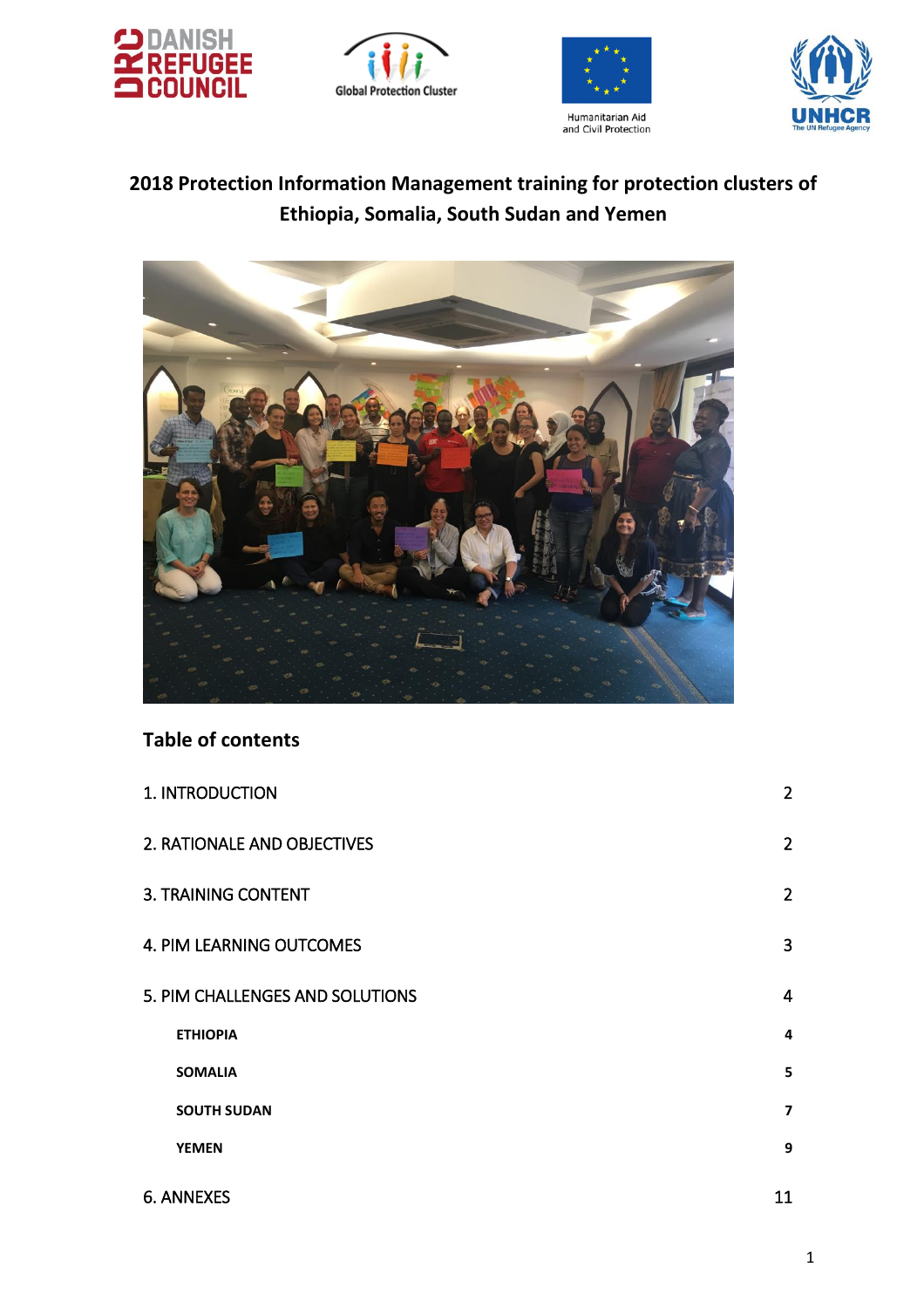







## <span id="page-1-0"></span>**1. Introduction**

This report captures the learning outcomes and resulting action points established in the Protection Information Management (PIM) training from 12 – 16 March 2018 with funding from ECHO for the protection clusters of Ethiopia, Somalia, South Sudan and Yemen. The 29 participants represented a diverse set of information management (IM) and protection profiles, as well as Protection Cluster and activated sub-clusters (Child Protection, Gender-Based Violence and Mine Action) across both field and central levels (for list of participants refer to Annex 1 below).

For the purpose of documenting the learning outcomes, this report both presents the feedback by participants at the individual level, and documents for each cluster, the context-specific PIM challenges identified by participants pre-training, as well as the plans of actions developed by each cluster during the training, in order to address these challenges by drawing on the learning and exchanges of the PIM training.

## <span id="page-1-1"></span>**2. Rationale and objectives**

The 5-day PIM training package has been developed under the global PIM Initiative spearheaded by an interagency working group led by UNHCR and DRC since 2015. The PIM Initiative seeks to enhance collaboration for quality data and information on displaced individuals and groups of persons in a safe, reliable, and meaningful way for quality protection outcomes. The PIM Initiative is based on the rationale that a shared understanding of PIM within the humanitarian community will facilitate the targeted use of protection resources, coordinated protection response, and life-saving protection interventions to a degree otherwise not possible.

With an overall view to enhancing PIM in the work of the participating cluster by strengthening PIM core competencies and collaboration, the training was delivered with the specific objectives of:

- 1. Demonstrating how PIM supports, informs and enables the development of an evidence-informed protection analysis, strategy and response;
- 2. Developing PIM-knowledge, skills and attitude that facilitate dialogue and collaboration;
- 3. Developing PIM-knowledge and skills to create a PIM-plan that informs protection analysis, strategy and response.

#### <span id="page-1-2"></span>**3. Training content**

 $\overline{a}$ 

The training was delivered by a trainer team consisting of UNHCR RRC (Anna Minuto, Snr. Information Management Officer and Laura Swanson, Associate Information Management Officer), UNHCR FICSS (Rachelle Cloutier, Information Management (Protection) Officer) and the Danish Refugee Council (Rikke Enggaard Olsen, PIM Training Officer). Protection Cluster Coordinators present in the training, were invited to steer the engagement and lead discussions by their respective clusters in order to draw up action plans for PIM enhancement post-training, during the action planning session on the final training day.

The training schedule (see Annex 2) consisted of modules specifically designed to strengthen [general PIM](http://pim.guide/wp-content/uploads/2017/01/PIM-Core-Competencies-Framework_v4.pdf)  [competencies](http://pim.guide/wp-content/uploads/2017/01/PIM-Core-Competencies-Framework_v4.pdf)<sup>1</sup>, and included presentations by each of the four participating protection clusters. A cross-cutting element of the training was a progression of context-tailored modules to the assess information environment of the participating protection clusters. The fifth training day was specifically designed to inform and enable action planning for application of PIM Principles, approaches and tools in their respective contexts.

All resources from the training are available *here*<sup>2</sup>. Further resources and up-to-date information on the PIM initiative is available o[n www.pim.guide.](http://www.pim.guide/)

<sup>1</sup> [http://pim.guide/wp-content/uploads/2017/01/PIM-Core-Competencies-Framework\\_v4.pdf](http://pim.guide/wp-content/uploads/2017/01/PIM-Core-Competencies-Framework_v4.pdf)

<sup>2</sup> <https://www.dropbox.com/sh/osquvy53tdjl0va/AADQ4Uegw8nHK2q2ThwnpSmua?dl=0>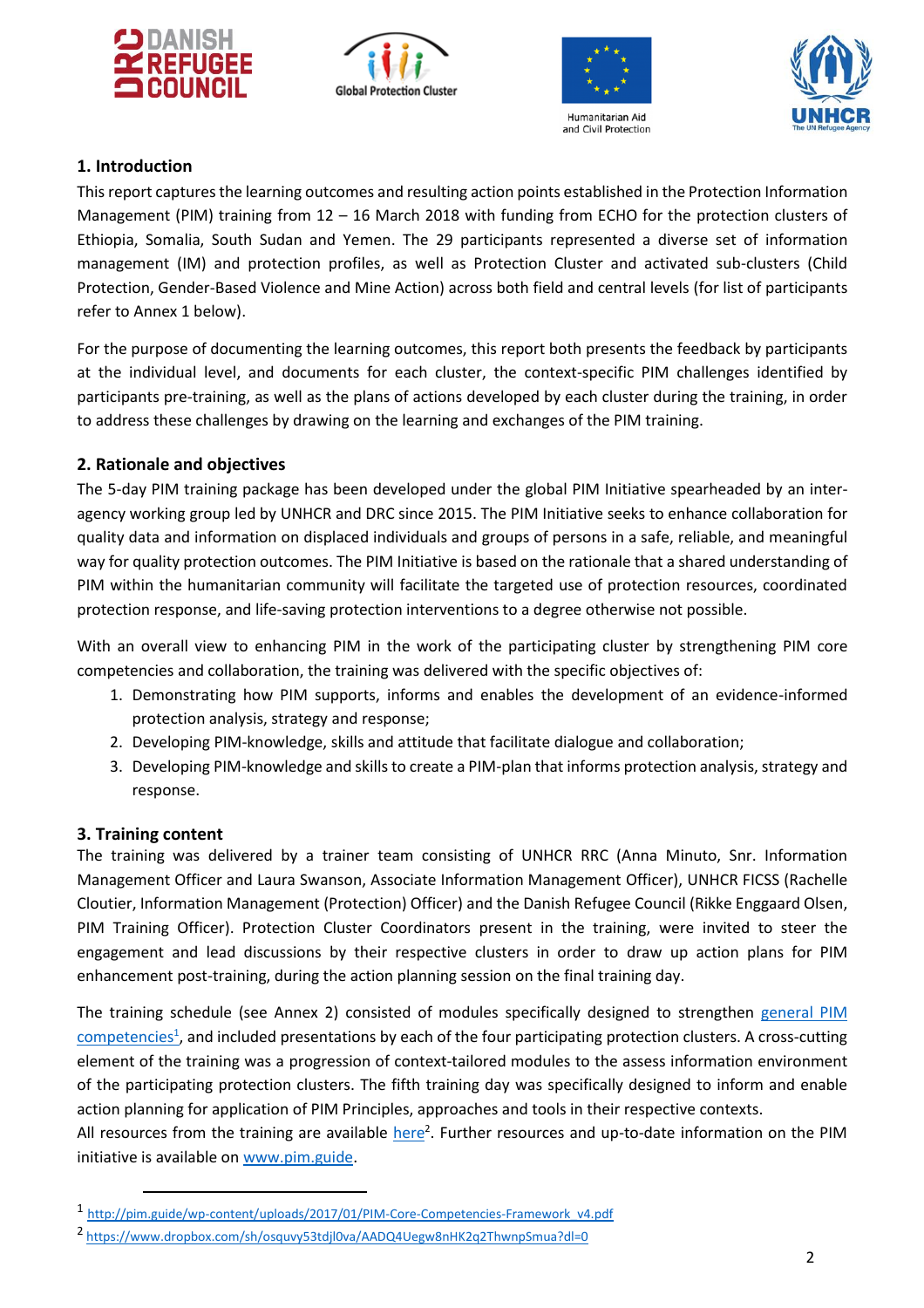







## <span id="page-2-0"></span>**4. PIM learning outcomes**

In line with the objectives of the PIM training, at the individual level 100 per cent of participants reported in the final evaluation that the training had demonstrated how PIM supports, informs and enables the development of an evidence informed protection analysis, strategy and response. 100 per cent furthermore reported that the training had equipped them with PIM-knowledge, skills and attitudes that facilitate dialogue and collaboration, and 100 per cent that they had developed PIM‐knowledge and skills to create a PIM‐plan that informs a protection analysis, strategy and response.

Upon training completion, participants were asked to report their top 3 key take‐aways from the training. The following three key-take away's were pointed to by most participants:

**1) The learning of "Assessing the Information Landscape" module series** (which offers a detailed review of the first step of the PIM Process) was reported by 50 per cent of the training participants, to be among their key take-aways. Pointing to the potential impact of this learning post-training, 55 per cent of the training participants included in their personal plans of action, plans to apply the PIM Process and the PIM Matrix in their own work. 45 per cent of the participants furthermore included in their individual plans of action, plans to revise of IM and Protection tools in own organization to align with the PIM framework (in collaboration with colleagues). Examples concrete actions for application of the PIM Process (Step 1), include:

"*Provide input to the team on how to conduct a secondary data review before initiating primary data collection; using resources efficiently and think out of the box when working with other cluster resources.*" (participant from the Ethiopia Protection Cluster)

"*Set up a PIM Working Group and collectively work through (some of the) PIM Process steps.*" (participant from the Somalia Protection Cluster)

**2) The PIM Matrix was noted as a key take-away by 45 per cent of training participants.** As noted above, 55% of the training participants included in their personal plans of action, plans to apply the PIM Process and the PIM Matrix in their own work. Examples concrete actions for application of the PIM Matrix, include:

"*Use the PIM Matrix as a template to map the data and information outputs produced under the Child Protection Sub-Cluster."* (participant from the South Sudan Protection Cluster)

**3) A specific category of the PIM Matrix** was noted by 35 per cent of participants as a key-take away from the training. Based on the learning needs identified by the protection cluster coordinators, the training included four modules for in-depth exploration of the specific PIM Matrix categories of 'Protection Needs Assessment', 'Protection Monitoring', 'Security&Situational Awareness' and 'Communication with(in) Communities'. An example of concrete action for application of learning related to specific categories of the PIM Matrix, include:

"*Train the cluster on the PIM Matrix in order to enhance a mutual understanding of what protection needs assessment versus protection monitoring is.*" (participant from the South Sudan Protection Cluster)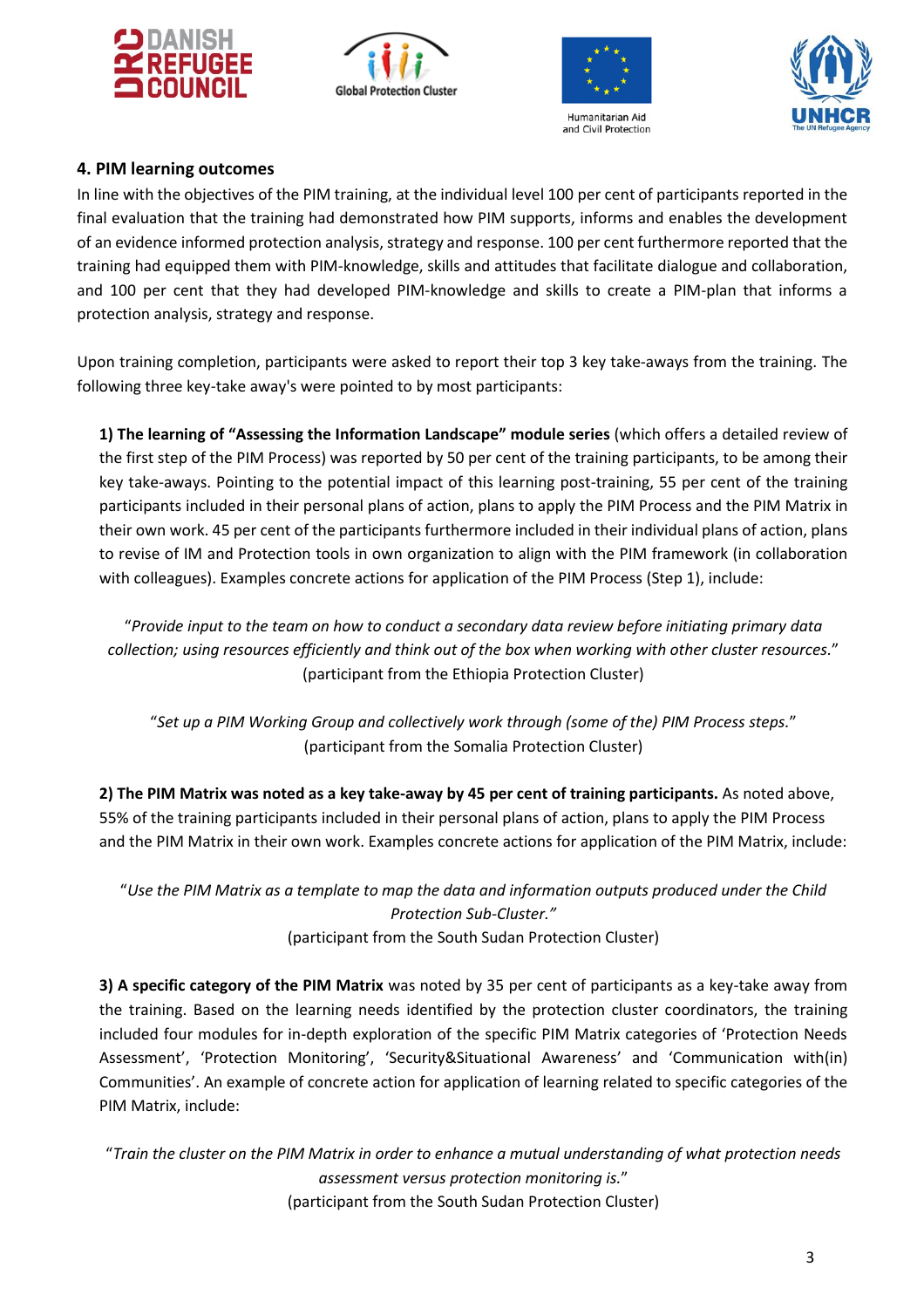







## <span id="page-3-0"></span>**5. PIM challenges and solutions in the respective contexts**

Prior to the training, all participants were asked to discuss with the wider cluster membership and elaborate on PIM challenges in their context and cluster. On the final day of the training, the participants convened for an action planning session, in order to develop a plan of action for PIM enhancement to tackle the PIM challenges identified, based on the learning and exchanges, which the PIM training had enabled.

The below summaries for each cluster outline both the identified PIM challenges as well as the solutions, which the participants jointly committed to following up on after completion of the training, under the leadership of the respective protection cluster coordinators.

## <span id="page-3-1"></span>**ETHIOPIA**

The six training participants from Ethiopia represented both the Protection Cluster and CP and GBV AoRs from both field (Gambella and Jijiga) and central levels (Addis Ababa). Prior to the training, the participants were asked to discuss with the wider cluster membership and elaborate on PIM challenges in their context and cluster. Key challenges reported were:

Capacity gaps: Both gaps in capacity and skills of Government partners, as well as general lack of PIM system coordination experiences and leadership within the Protection Cluster.

Lack of IM structure: The absence of designated IM support was pointed out, with no dedicated IMO for the PC to manage and analyse the protection information that is gathered by the protection partners across the country.

Lack of common systems/approaches/tools: Since the Ethiopia PC is new (established in September 2017), it is still finding its way. There is no strategy regarding information management and an absence of regulations, guidelines and systems for the establishment of functional PIM. It was noted that protection data is minimal in the region, and that clear guidance is needed from the Protection Cluster to regional structures - which is consistent with national and global practices.

Lack of shared conceptual clarity: Different understandings prevail of protection information within the protection cluster and by other clusters (e.g. WASH, Health, Nutrition, etc). It was noted that the concept of protection is not well integrated into other sectors, which challenges delivery of protection on the ground. The high number of differently positioned partners (INGOs, local NGOs, UN agencies, Government) was pointed to as a challenge in relation to the operationalization of protection.

## **Solutions**

On the final day of the training, the participants convened for an action planning session led by the Protection Cluster Coordinator. In this session they drew up a plan of action for PIM enhancement to tackle the PIM challenges identified during the training, based on the learning and exchanges, which the PIM training had enabled. The action plan included the following action points: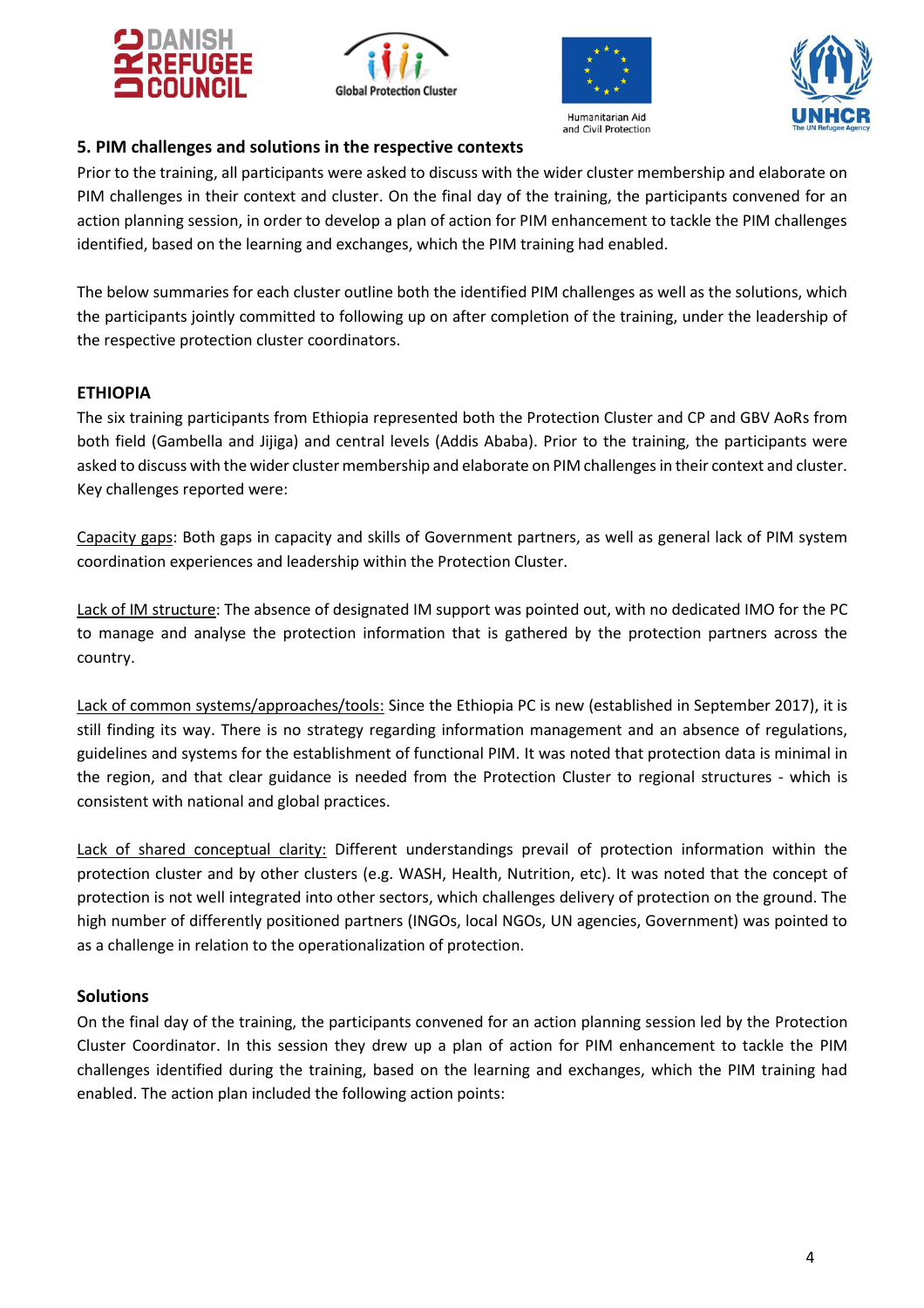







**a) Engage the wider Protection Cluster and AoRs on PIM**: Participants will develop a report on the training to share with partners, and have drafted a PIM workplan, which they will present to the other partners and focal points of the coordination fora upon return. Action outlined include:

#### **b) PIM capacity building, through training of:**

#### **Government:**

- PIM Training in Addis Ababa (in April or May 2018 with support of RCC Snr. IMO) which is to have participation of the Government, as they are the ones delivering the response, and;

- 'Case Management' training for Bureau of Justice based on assessment of the case management situation (in May 2018, for which Oxfam, UNHCR, UNICEF will be focal points).

#### **DTM enumerators:**

- Countrywide training on protection concepts and protection mainstreaming (April 2018, with IOM, UNHCR and relevant focal points).

#### **c) Assess information landscape with view to closing information gaps**, through:

Bringing cluster members together to assess further information gaps than those identified during the "Assessing the Information Landscape" module series during the training, and to search for sources to meet the identified information needs (assumption that relevant documents may be available with government offices) and to harmonize different systems across regions, specifically in relation to:

- **Countrywide service mapping:** Has already been initiated with UNHCR as focal point. Want to draw on the PIM conceptual framework in the further mapping.
- **Countrywide desk review on UASC:** Registration has been initiated in the Somali region and want to roll out the same model to other regions, such as Gambella.
- **Countrywide assessment of GBV perceptions by government and communities:** Continuing the discussions started in this training, will work further to meet the identified information needs in relation to SGBV by assess all SGBV information currently available (May to June 2018, Oxfam and UNFPA as focal points).

#### <span id="page-4-0"></span>**SOMALIA**

The ten training participants from Somalia represented both the Protection Cluster and CP and GBV AoR from both field (Hargeisa) and central levels (Mogadishu and Nairobi). Prior to the training, the participants were asked to discuss with the wider cluster membership and elaborate on PIM challenges in their context and cluster. Key challenges reported were:

#### Lack of common systems/approaches/tools:

- Lack of clear ToRs for both sub-national and AoRs in some areas resulting in lack of effective coordination and synergies, with a disjointed approach between different areas and actors in Somalia with unclear overall plan or guidance and harmonized framework for information collection and analysis to implement Somalia HCT Implementation Plan for centrality of Protection.
- Need to strengthen system wide data collection, analysis, response and to build a repository on protection risks/threats in order to enable an over-arching protection picture of the humanitarian crisis including, the national picture, the sub-national picture and the local picture.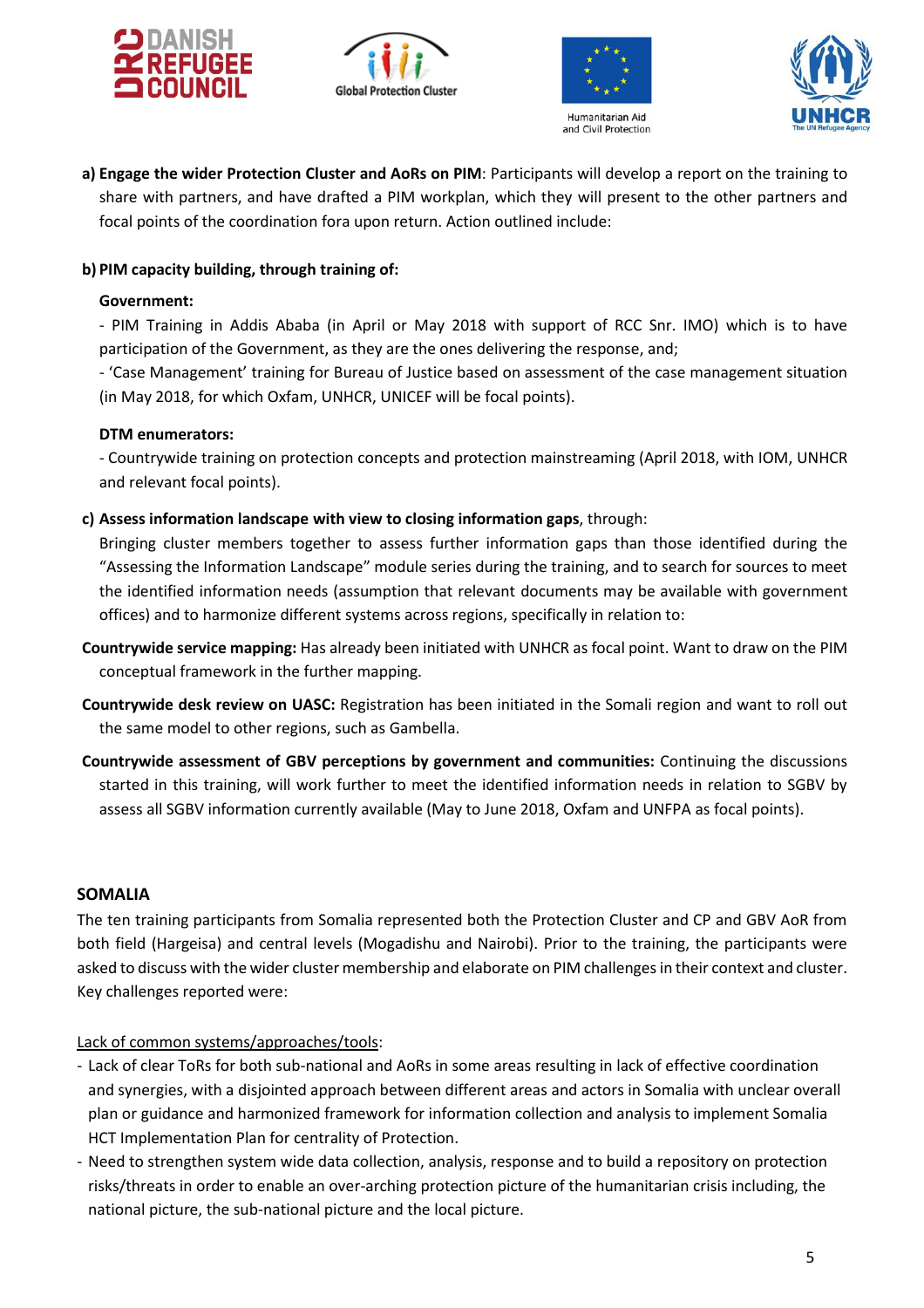







- Lack of standardized forms, tools, reporting templates and databases which can be used to capture relevant information from the sub-national clusters and AoRs, which results in lack of standardization of information; challenges for comparability of data across assessments; reluctance to engage in data sharing; and lack of adequate analysis of available data). Tools are needed to improve joint analysis and data-sharing – how to pull together the different protection related data systems (MRM, GBV IMS and population data systems such as PRMN/CCCM DSA and other systems) to develop a comprehensive protection picture.

Humanitarian access: The remote programming of the Somalia response, makes it difficult to access information on key groups and protection issues in much of South and Central Somalia, which entails challenges in relation to mapping exclusion and targeting based on vulnerability and marginalization.

Capacity gaps: Available data is not used most effectively through analysis and interpretation, due the complexity of mapping and working with the huge amount of data collected, and a lack of IM on GIS and visualization tools. Lack of IM capacity of at sub national level, was furthermore pointed to as resulting in poor reporting from the field.

No/limited data/info sharing: Information sharing was noted as a key challenge resulting in inconsistency in information sharing and reporting, amongst others due to privacy SOPs (particularly on GBV and CAAFAG data) prohibiting information sharing.

## **Solutions**

On the final day of the training, the participants convened for an action planning session led by the Protection Cluster Coordinator. In this session they drew up a plan of action for PIM enhancement to tackle the PIM challenges identified during the training, based on the learning and exchanges, which the PIM training had enabled. The action plan included the following action points:

#### **a) Establishment of PIM/Assessment and Analysis Working Group:**

The core of the people who will be involved in the WG group were in the PIM training, and establishment of a WG allows continuation of the dialogue around the issues related to operational gaps and identified needs which was opened during this training in a smaller group referring to the Protection Cluster. The training has led to the conclusion that the information landscape is quite rich, but not indexed properly and that gaps may exist. Though there are quite a few IMOs, their roles are not necessarily aligned or structured. Enhanced protection informed analysis and data sharing under the protection strategy is needed, though it is not yet defined what that will mean in practice. The WG has two overarching goals:

## **b) Enhance strategic operational and understanding of situation**

Promote a principled and systematic approach to analysis (using PIM) across cluster and help members with that, amongst others by:

- o Providing tools and simplified guidance (including on the PIM Process with key points for smaller organizations with limited capacity).
- o Possible delivery of capacity building trainings.
- o Explore the first step of the PIM Process (Assessing the Information Landscape) when working on the HNO to strengthen evidence base, by: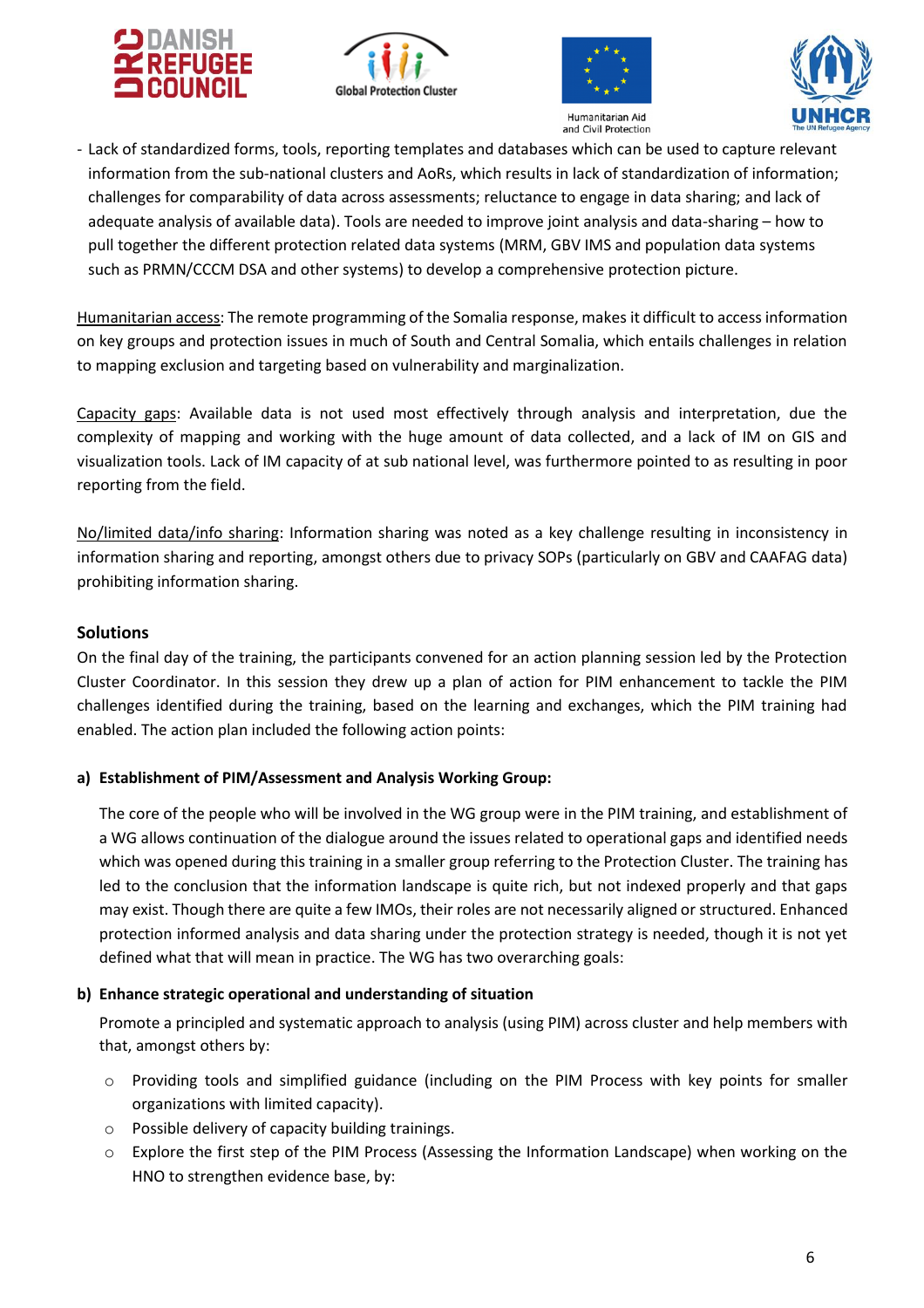







- **The UN Refugee**<br>.Categorizing by violation and protection–specific need in order to have a structured analysis. Undertake secondary data review (desk review) for each violation category. Use DEEP analysis tool, to further use the categorized information.
- Develop a harmonized analysis and dissemination approach by documenting data and outputs generated by existing IM systems, with a view to linking existing IM systems more strongly in order to combine the data and outputs currently used or generated by IM systems. Comes back to joint analysis and briefings on protection situation.
- Develop harmonized assessment tools (tied to the to-be-developed analysis frameworks) for HH assessment, KII, FGD, post-distribution monitoring and other things to measure the protection situation, in order facilitate work of PC members.
- Harmonize indicators across assessments, including other clusters in order to allow for cross sector analysis and comparison.
- $\circ$  Explore how to structure information flows from sub-national cluster to national, and potentially back again in light of the HCT Protection Strategy and to help sub-national to have more strategic discussions on the situation in their areas of operation - for example by classifying changes in situation and coding the level of deterioration (e.g., CP level has deteriorated, according to ABC categories) accompanied by qualitative reports, in order to be more structured and make information more digestible.
- o Maybe introduce a severity index based on impressions of practitioners in the field (sought input from other Protection Clusters present in the training).

## **c) Stimulate and facilitate a culture of joint analysis and data sharing:**

The Working Group will stimulate and facilitate a culture of joint analysis and data sharing by seeking to define how the PC can fulfil its role under the HCT protection strategy (how to share, who do we involve, who do we share info with?) in order to inform protection-informed analysis of the situation, amongst others by:

- o Including in the (forthcoming) Protection Cluster strategy a 'trust statement' and commitments by cluster members.
- o Mapping systems and flows to highlight where blockages and why, which can be used as analytical and advocacy tool in order to improve.
- $\circ$  Consistently engaging actors beyond the humanitarian spectrum (e.g. OHCHR) in order to cement that relationship and operational way of working together and creating joint ownership of data, potentially via joint assessments.

## <span id="page-6-0"></span>**SOUTH SUDAN**

The seven training participants from South Sudan from field (Malakal, Yei) and central levels (Juba) represented both the Protection Cluster and GBV, CP and MA AoRs. Prior to the training, the participants were asked to discuss with the wider cluster membership and elaborate on PIM challenges in their context and cluster. Key challenges reported were:

Lack of collaborative systematic approach to PIM: Protection is more complicated to gather quantitative data, in comparison to clusters with more tangible indicators. The operation is moving more data driven information, but the Protection Cluster is ill prepared to collect quantitative data. This will have impact on the effectiveness of the clusters advocacy on protection concerns and for funding.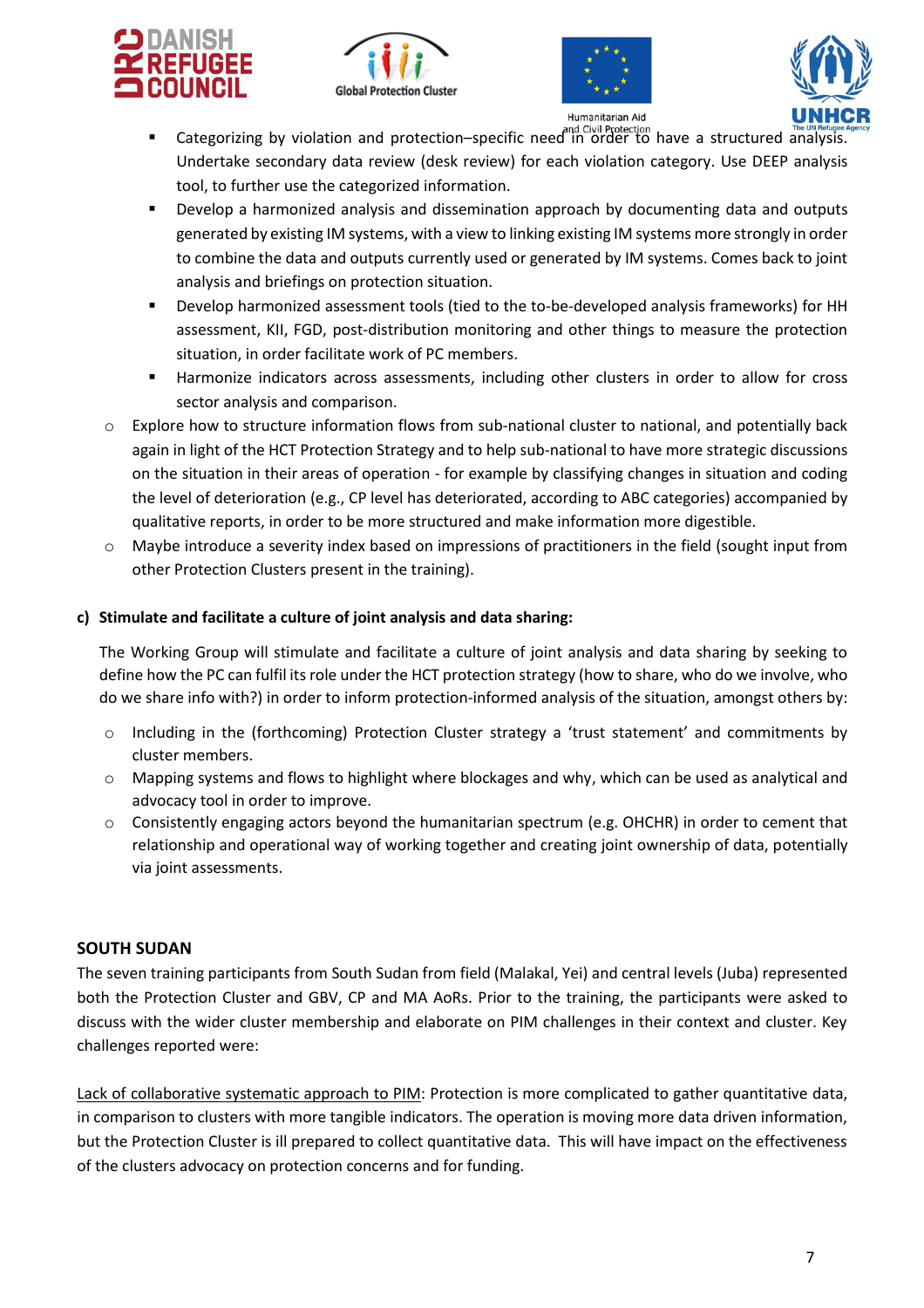







Lack of common systems/approaches/tools: Guidance by the Cluster on establishing SOPs, guidelines, or toolkits has previously is lacking. Besides from global IM systems (GBVIMS, MRM), currently no mechanisms exist for facilitating systematic and effective reporting, feedback, and usage of protection information (other than to donors), making it difficult to work consistently with data and information ("*The Protection Cluster comes up with tools while each sub-cluster (led by different agencies) want to use their own tools*"). The current state of PIM in South Sudan is very rudimentary and does not occur at the national level in a consolidated manner: A recent, national-level survey of data collection tools and products currently in use by PC members found that few partners engage with the PC on any kind of information management, or a coherent, consolidated PIM system.

Capacity gaps:

- Lack of designated IM support, including for analysis and visualization of data (example of IMOs double hatting, hence give priority to agency work rather than prioritizing PC assignment).
- Those engaged in every day operations do not possess necessary protection expertise.
- Lack of familiarity with basic PIM concepts among PC partners many are unaware of the difference between protection assessments and protection monitoring and lack or have insufficient protocol and systems for data protection among other shortfalls. This has consequences on identification of gaps in protection information, collection of data, analysis, and appropriate dissemination. This challenge is likely to persist because of quick staff turnovers, lack of prioritization of PIM, and limited financial and human resources.

No/limited data/info sharing: The weak PIM of the cluster itself (e.g. shared information not being analysed) compounded by the challenges partners face, has resulted in a lack of confidence by partners in the cluster and limited information sharing: Little data is shared through the Cluster, and reports and assessments which are shared do not follow common data collection and analysis standards. In relation to GBV, not all partners use GBV IMS and filling the 5Ws, and the 5W reports are not being compiled and shared. Reports from Safety Audits, Partners reports are not being compiled for HNO or HRP. There is a need for the PC to establish better central mechanisms to process information.

Data/info gaps: Lack of accurate population data means that PC cannot reasonably estimate people in need. It was noted that accurate information is crucial to identifying the protection concerns and needs of the affected population, mapping severity of protection risks, tracking the response, identifying gaps, and having sufficient evidence to effectively advocate.

## **Solutions**

On the final day of the training, the participants convened for an action planning session led by the Protection Officer reporting to the South Sudan Protection Cluster Coordinator. In this session they drew up a plan of action for PIM enhancement to tackle the PIM challenges identified, based on the learning and exchanges, which the PIM training had enabled. In complementary to PIM initiatives already put in place (by South Sudan participants in previous PIM training), participants used the present PIM training as an opportunity to reflect on the South Sudan coordination structure, capacity of partners, come up with common understandings of key protection terms, issues etc. Further building on progress on PIM enhancement made by previous South Sudan participants, the action plan included the following action points: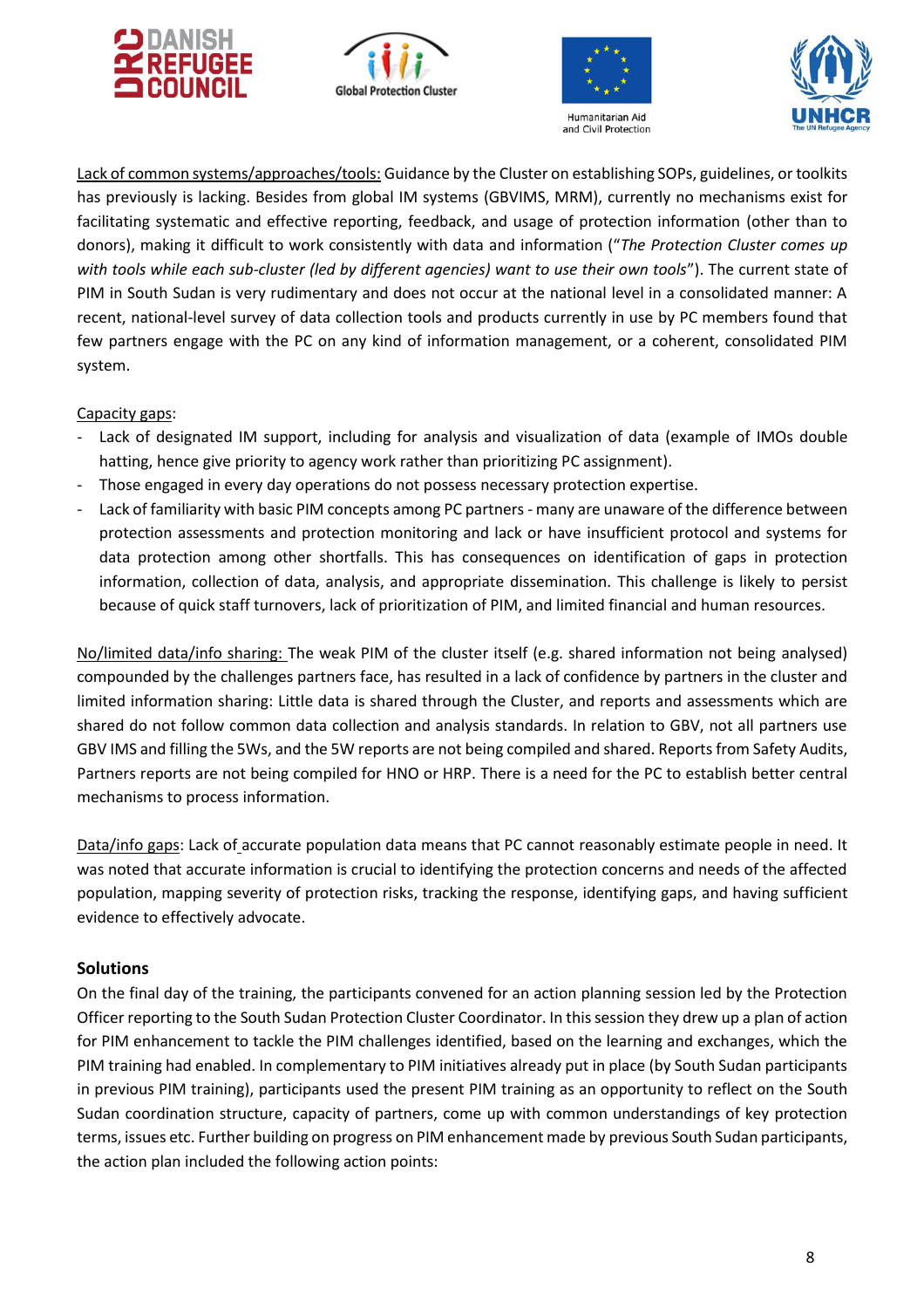







## **a) Boost the existing PIM Working Group:**

Strengthen role of the existing PIM WG, which to date has not been particularly active (beyond feedback and sign-off). Action points for PIM WG include:

- o Map existing PIM structures within the cluster, and in partners: Mapping of coordination structure at field and national level view to understanding the structure and how to maximize coordination and info sharing (agenda item of PIM WG meeting in late March).
- o Facilitate data sharing: Partners require a variety of info sharing platforms and modalities. Understanding partners' info-sharing needs is a prerequisite for ensuring that information is relevant and actionable for them. Will raise the topic at: 1) PC meeting in late March, and get feedback on how to move forward, 2) Inter-Cluster Working Group retreat in late March.
- $\circ$  Introduce common typology: Better definitions for partners on the activities already carried out, will help with communication, including between PC and partners. Will convene a typology action group (TAG) in Q2 of 2018, to come up with common terminologies, review existing datasets and see how can merge common information to maximize on disparate sources of information available.
- o Finalize set of common indicators: There is realization that many assessments and information products do not capture key info we need as a cluster to analyse the situation, to advocate at HCT on centrality of protection, etc. Drawing on outcome of the "Assessing the Information Landscape" module series, work will continue to better define information needs, and purpose, and expected outcome.
- o Collective analysis of the situation: In follow up to existing HCT commitment on more collective analysis of the situation and development of collective tools, will raise dialogue with other sectors on the criteria are being used to calculate persons in need and persons to target for the HNO and HRP, how to ensure consistency across different operations and how to improve severity mapping and balance out various data sets. Will raise at Inter-Cluster Working Group retreat in late March.
- $\circ$  Improve severity mapping by raising need for expert guidance and common standards including by reaching out to OCHA IMO or HQ. At present, severity mapping does not consider issues around access to population, and with gaps in data on populations in least accessible and most affected areas, this skews accuracy of estimation of severity of the situation in South Sudan.

#### <span id="page-8-0"></span>**YEMEN**

The five training participants from Yemen from field (Aden, Lahj,) and central levels (Saana) represented both the Protection Cluster and CP AoR. Prior to the training, the participants were asked to discuss with the wider cluster membership and elaborate on PIM challenges in their context and cluster. Key challenges reported were:

Capacity gaps: Only a very limited number of local NGOs on protection due to little or no funding (as protection is not seen as life saving for important in Yemen humanitarian context), and in general local NGOs lack the protection capacity required to do protection monitoring and IM.

Humanitarian access: Restrictions on access causes a challenge i.e. for protection monitoring as it may not be possible in certain areas, certain topics cannot be addressed, and data collection cannot be done electronically.

Lack of common systems/approaches/tools: There is a lack of or incomplete use of harmonized protection monitoring questionnaires by the multiple partners involved, and systems used (ActivityInfo) has limitations.

No/limited data/info sharing: Across the humanitarian community, partners do not share the qualitative and quantitative data needed to support the planning and implementation of HRP across the country. At interagency level, the issue pertains to confidentiality and consent, prevalence of different (and incompatible) data matrices, and partners primarily prioritizing reporting to donors over coordination with the cluster. Slow internet was pointed to as a further impeding factor.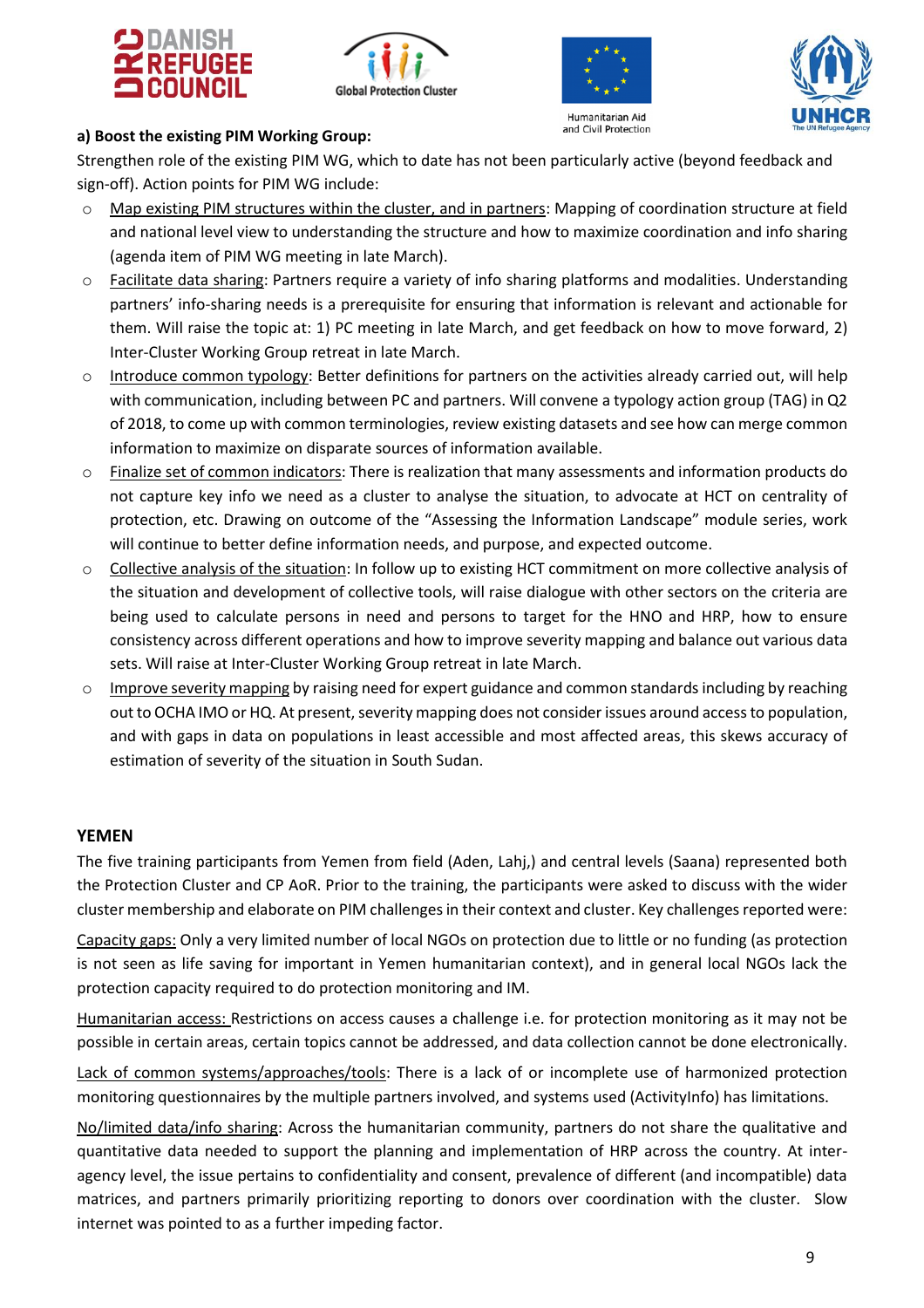







Poor data/info quality: Challenges triangulating HH-level, KI, FGD and open source data, as well as between different IM systems (MRM and GBV IMS), prioritizing themes and visit locations and tackling discrepancy in the data received (double counting, incomplete data etc.). No or insufficient monitoring of partner's programme implementation.

## **Solutions**

On the final day of the training, the participants convened for an action planning session led by the Protection Cluster Coordinator. In this session they drew up a plan of action for PIM enhancement to tackle the PIM challenges identified during the training, based on the learning and exchanges, which the PIM training had enabled. The action plan was developed in light of the HC's request for a presentation of an annual assessment plan and foreseen upscale of protection monitoring activity. The action plan included the following action points:

## **a) Assess information landscape with view to closing information gaps**

Undertake more thorough secondary data review on topics most relevant to impact the protection response, and supplement with FGD or survey to the extent that information gaps are identified, in order to build evidence on extent of protection risk that result from displacement:

- o Early marriage and SGBV against children. Information is believed to be available but must discuss and address potential gaps with cluster and sub-clusters.
- $\circ$  Issue of mental health and MHPSS what cumulative effect of conflict and famine and cholera. What is the relevance of protection in famine and cholera situation? MHPSS. Lots of information requiring review in order to enhance our understanding.

## **b) Systematize and enhance protection monitoring**

Will invest in use of protection monitoring as a means to better to triangulate existing and available information on different needs and sites, including by developing a systematized FGD SOP with partners.

#### **c) Shift the crisis narrative using protection evidence**

Yemen is described as a famine/cholera context, and the protection narrative is largely missing. The PIM Conceptual Framework can be used to show-case, with evidence, what the underlying causes of famine and cholera are – which is protection. We want to raise profile of protection issues in the HTC.

#### **d) Address gaps in protection response monitoring**

The Yemen Protection Cluster is not very advanced on protection response monitoring, especially in the programmatic area of cash, vulnerabilities, post-distribution monitoring of cash in protection. Will address this by incorporating it into a PIM Strategy.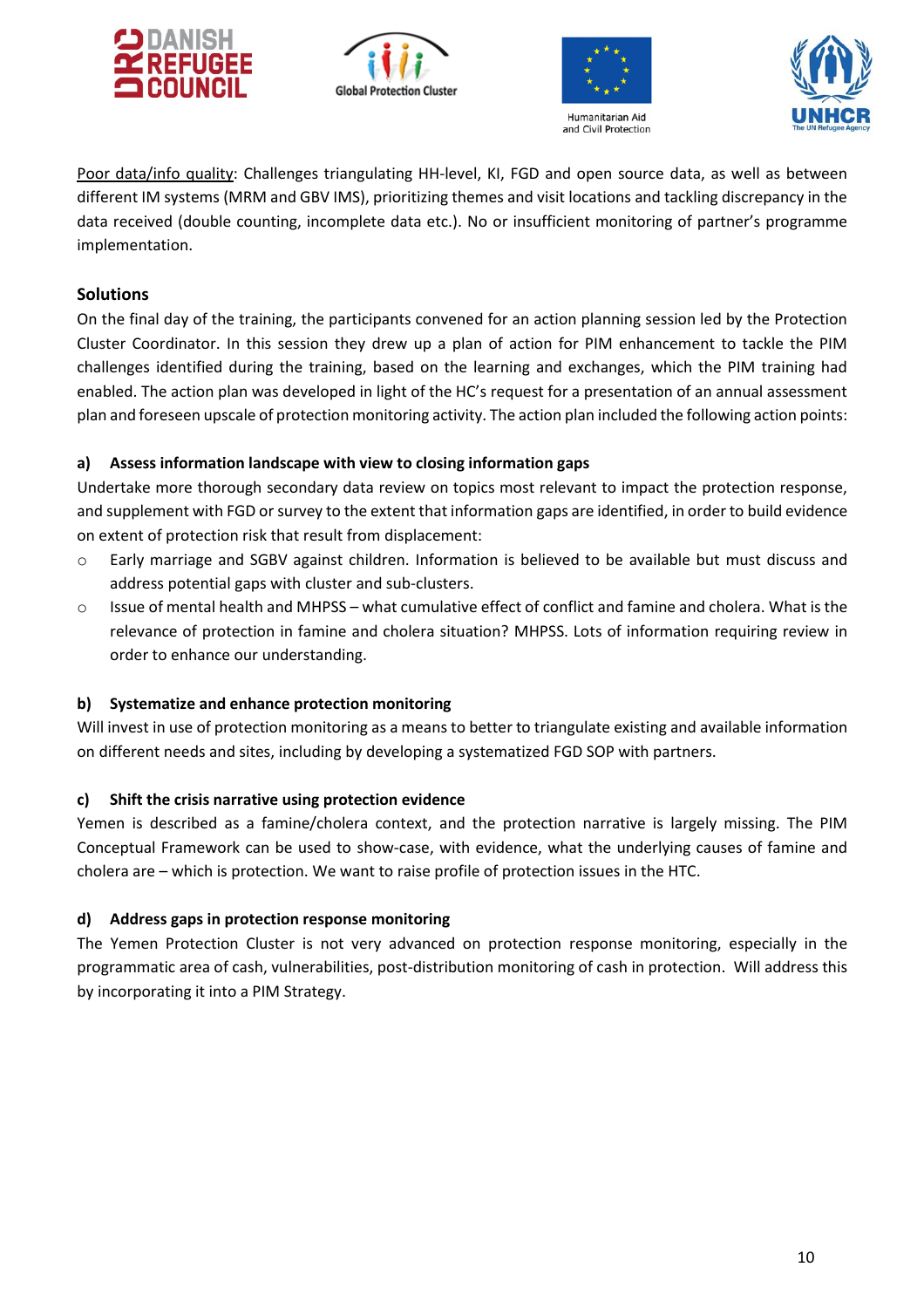







## <span id="page-10-0"></span>**6. Annexes**

# **Annex 1) List of participants**

| $\#$             | Location           | <b>Name</b>        | <b>First name</b>   | Organization          |  |
|------------------|--------------------|--------------------|---------------------|-----------------------|--|
| $\mathbf{1}$     | East Africa Region | van Praag          | Clara               | <b>UNHCR</b>          |  |
| $\overline{2}$   | Ethiopia           | Wellesley-Cole     | Olivia              | <b>DRC</b>            |  |
| $\overline{3}$   | Ethiopia           | Hussein            | Sundus              | <b>OXFAM</b>          |  |
| $\sqrt{4}$       | Ethiopia           | Alemu              | Gelila Dereje       | <b>UNHCR</b>          |  |
| 5                | Ethiopia           | Ostasz             | Aneta               | <b>UNHCR</b>          |  |
| $6\,$            | Ethiopia           | El Mouden-Roberts  | Samira              | <b>UNHCR</b>          |  |
| $\overline{7}$   | Ethiopia           | Belay              | Semhal              | <b>DRC</b>            |  |
| $\,8\,$          | Somalia            | Subow              | Abdifatah Ahmed     | <b>DRC</b>            |  |
| $\boldsymbol{9}$ | Somalia            | Munoz              | May                 | MSB/UNICEF            |  |
| 10               | Somalia            | Bhagi              | Prerna              | REACH (IMPACT INITIAT |  |
| 11               | Somalia            | Abdille            | Abdirizak           | SSWC                  |  |
| 12               | Somalia            | Abou Hamra         | Albert              | UN OCHA               |  |
| 13               | Somalia            | Kagori             | John                | <b>UNHCR</b>          |  |
| 14               | Somalia            | Mohamed            | Ismail              | <b>UNHCR</b>          |  |
| 15               | Somalia            | Zeilstra           | Matthijs            | <b>UNHCR</b>          |  |
| 16               | Somalia            | Stobbs             | Martin              | <b>UNHCR</b>          |  |
| 17               | Somalia            | Abdillahi Elmi     | Salma               | Women and Child Care  |  |
| 18               | South Sudan        | Mamai              | Rita                | <b>DRC</b>            |  |
| 19               | South Sudan        | <b>Butterfield</b> | Connolly            | <b>NRC</b>            |  |
| 20               | South Sudan        | Kakela             | Katherine           | <b>UNHCR</b>          |  |
| 21               | South Sudan        | Watanasab          | Tukkie              | <b>UNHCR</b>          |  |
| 22               | South Sudan        | Mudahemuka         | Sikubwabo (Cleopas) | <b>UNICEF</b>         |  |
| 23               | South Sudan        | Mangwi Ochola      | Alice               | <b>IRC</b>            |  |
| 24               | South Sudan        | McAulay            | Kelly               | <b>UNMAS</b>          |  |
| 25               | Yemen              | Farag              | Ahmed               | <b>DRC</b>            |  |
| 26               | Yemen              | Al Kanda           | Lubna A.            | <b>INTERSOS</b>       |  |
| 27               | Yemen              | Alwadi             | Fatima              | <b>OHCHR</b>          |  |
| 28               | Yemen              | Tilakamonkul       | Fern                | <b>UNHCR</b>          |  |
| 29               | Yemen              | Cheung             | Samuel              | <b>UNHCR</b>          |  |